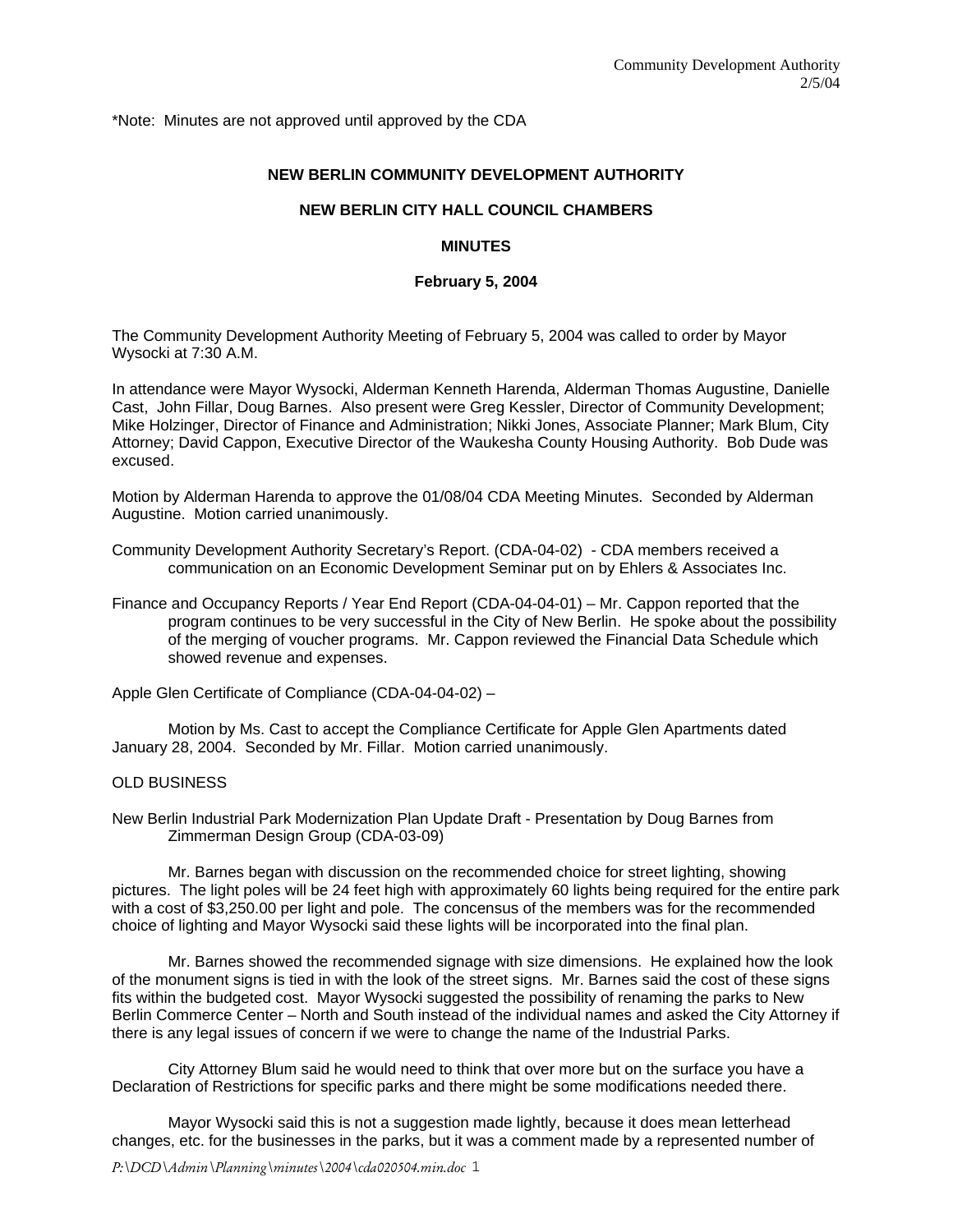businesses on the survey prepared by UWM students and is worth considering.

 Mr. Fillar asked if the area west of Calhoun is included. Mayor Wysocki said I don't know if it has been resolved. I have been looking at basically the corridor of the parks between Calhoun and Moorland. Even in our Master Plan, Lincoln Avenue Park is considerably out there with regards to development along that corridor. Mayor Wysocki asked Mr. Kessler to clarify this. Mr. Kessler said our main focus is the area between Calhoun and Moorland and along Liberty Lane just West of Calhoun.

 Ms. Cast suggested that since we already have City Center, that Commerce Center would be too close in name and cause confusion, perhaps Commerce Park North & South would be better. Mayor Wysocki said it is not so much the title, it's that there will be no further distinctions between the parks. For the purposes of communication and people finding things, there would be just one title for the whole park. Mr. Fillar said that the term "Industrial Park" should remain, just add the North and South.

Mayor Wysocki asked the City Attorney to do the necessary research and asked the CDA members to think about renaming the parks and be ready to move forward on this at our next meeting. The options of the names will be presented to the people in the parks when a draft plan is ready.

 Further discussion on the signage including suggested coloring and type of lettering. It was the concensus of the members for Option 1 Signage.

 Mr. Barnes said the next areas for discussion is architectural building standards and construction requirements and landscaping. He presented color-coded written material showing what part of the code had changed from the last meeting and each section was discussed individually.

 Mayor Wysocki spoke about the major upgrade being done by the businesses themselves. As the changes to the standards are discussed keep in mind that people in the park who want to see these changes are also sensitive in terms of their investment that they may be forced to make because of the change in these codes. We will be making this presentation at a public information meeting to those within the park when a draft plan is ready.

 Mayor Wysocki spoke about the commitments made by the City for this project. The investment the City is making starts with the Calhoun Road project. There will also be significant public infrastructure on the roads in the park. A summary of these features will be included in our presentation at the public informational meeting.

 In the discussion on parking lots, Mayor Wysocki brought up the topic of pervious concrete, indicating that during a visit to New Berlin Ready Mix this product was demonstrated. The water actually goes through the concrete but it still functions as a solid concrete parking lot. Perhaps we should incorporate this into our industrial park. It is a more expensive product. Perhaps a business using it could apply it to storm water requirements. Mr. Kessler agreed that research could be done on these types of products. Mr. Barnes said it is a good material if it is used properly. If the area of pervious concrete is large enough, it helps, otherwise the water hits it and sheds off of it before absorbing. If it is a large enough area where the water can actually sit there and have the ability to absorb, it works. It is a good material if we create the grading to allow the water to absorb through it. Because it is a concrete, there will be a tenancy for water to sheet off of it.

 Mayor Wysocki asked for any additional comments on the Architectural Building Standards and Construction Requirements.

 Mr. Fillar asked what is going to happen when we have a building that is unsightly now and your expecting the neighbors across the street to pour a lot of money into theirs and make it look good and yet the one that is not looking so good is grandfathered. Aren't those people who are being asked to make an investment to make their structures look good going to be somewhat reluctant if they feel their neighbors are going to get away with something that is already there that may be substandard?

 Mayor Wysocki said the thing that we can indicate to them is that there will come a time when the same requirements will be put on that property as has been put on them. You are saying to them that at